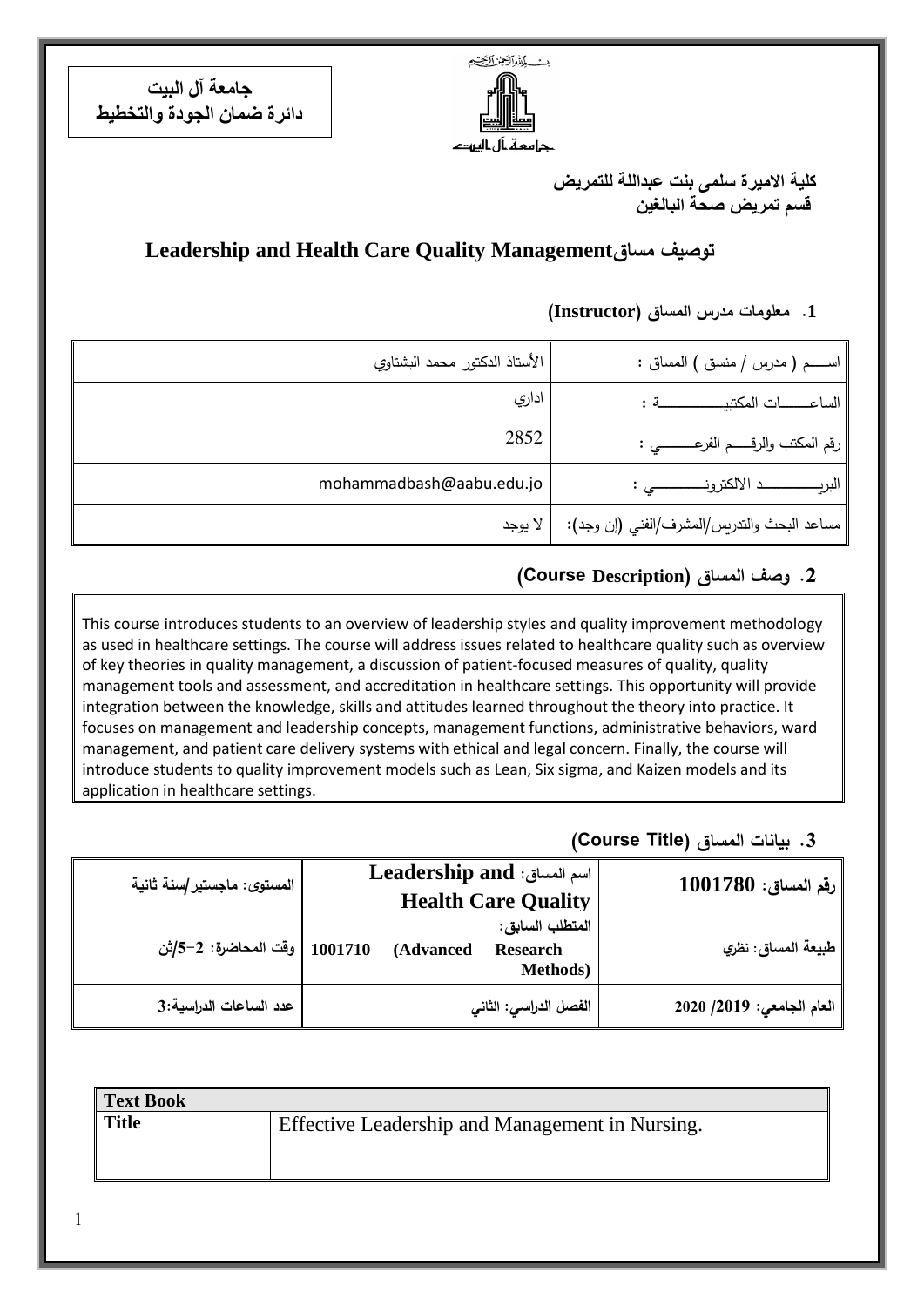| <b>Author(s)</b>       | Sullivan, E.                                                                                                                                       |  |  |  |  |  |  |
|------------------------|----------------------------------------------------------------------------------------------------------------------------------------------------|--|--|--|--|--|--|
| <b>Publisher</b>       | Pearson Practice Hall.                                                                                                                             |  |  |  |  |  |  |
| Year                   | 2018                                                                                                                                               |  |  |  |  |  |  |
| <b>Edition</b>         | <b>grd</b>                                                                                                                                         |  |  |  |  |  |  |
| <b>Book Website</b>    | <b>NA</b>                                                                                                                                          |  |  |  |  |  |  |
| <b>Additional text</b> | Marquis, B & Huston, C. (2017): Leadership Roles and Management                                                                                    |  |  |  |  |  |  |
| <b>books</b>           | Functions in Nursing.                                                                                                                              |  |  |  |  |  |  |
|                        | Roussel and Swansburg (2016): Management and Leadership for Nurse<br>Administrators. Jones and Partlett Publishers Inc                             |  |  |  |  |  |  |
|                        | Marquis, B & Huston, C. (2015): Leadership Roles and Management<br>Functions in Nursing. Theory and Application. Lippincott Williams &<br>Wilkins. |  |  |  |  |  |  |
|                        | Harris, N (2015). Nursing Services and Administration. AITBS<br>PUPLISHERS, INDIA.                                                                 |  |  |  |  |  |  |
|                        | Dash, M. (2015): Ward Management and Administration for Nurses.<br>Health science publisher.                                                       |  |  |  |  |  |  |

| <b>Assessment Policy</b>                    |                 |        |
|---------------------------------------------|-----------------|--------|
| <b>Assessment Type</b>                      | <b>Remarks</b>  | Weight |
| <b>Presentation (Individual or Group of</b> | See Appendix 1  | 20%    |
| $1-2)$                                      |                 |        |
| <b>Review paper</b>                         | See Appendix 2; | 20%    |
| <b>Mid-term Exam</b>                        | On: Week no. 10 | 20%    |
| <b>Subtotal</b>                             |                 | 60%    |
| <b>Final Exam</b>                           |                 | 40%    |
| <b>Grand Total</b>                          |                 | 100%   |

### **Course Objectives: Students after attending this course are expected to:**

- Recognize an overview about leadership and management concepts.
- Discuss the development of management thought.
- Recognize the interrelation between the elements of management functions.
- Identify the function of delegation, supervision, and leadership in direction.
- Investigate the importance of power and its forms in managing conflict.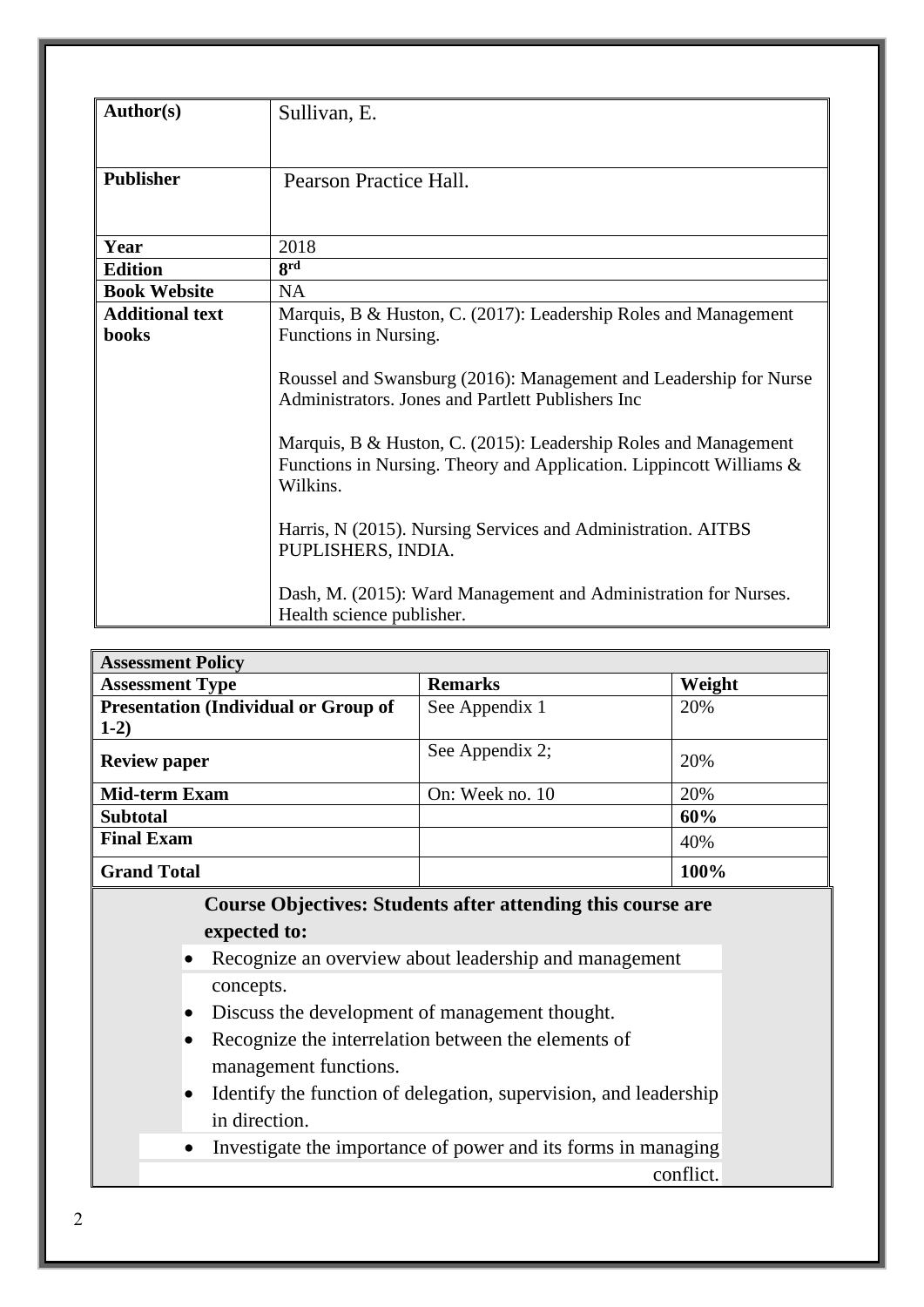

#### **Teaching & Learning Methods**

- 1. Lecturing
- 2. Questioning
- 3. Case studies
- 4. Selected Reading
- 5. Audio-visual materials

#### **Useful Resources**

• Selected readings relevant to each chapter (will be provided before each class by the instructors).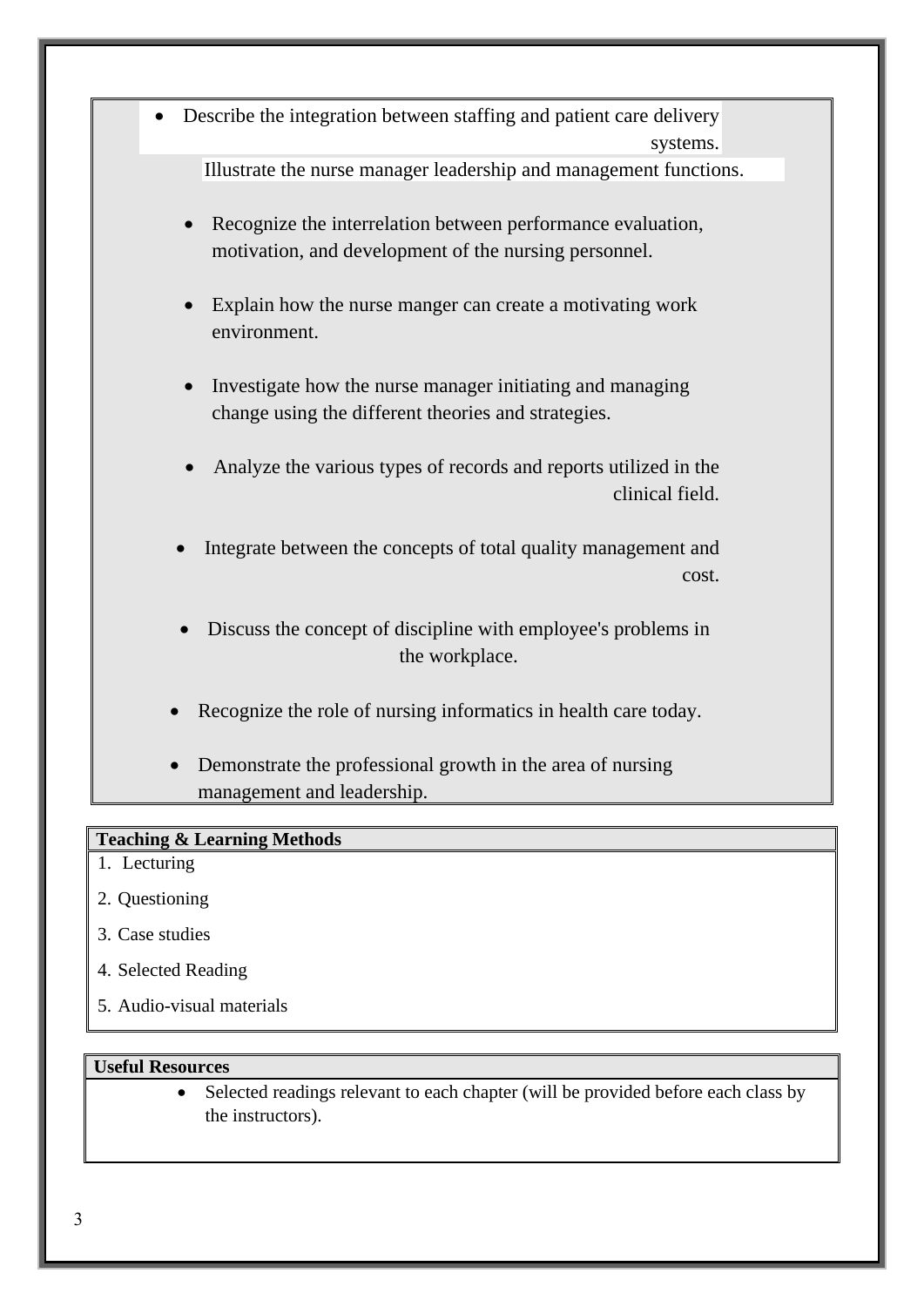|                         | <b>Time table</b>                                       |              |  |  |  |
|-------------------------|---------------------------------------------------------|--------------|--|--|--|
| Week                    | <b>Topics</b>                                           | <b>Notes</b> |  |  |  |
| $\mathbf{1}$            | Orientation and introduction to course                  |              |  |  |  |
| $\overline{2}$          | Introducing nursing management                          |              |  |  |  |
| 3                       | Designing organizations                                 |              |  |  |  |
| $\overline{\mathbf{4}}$ | Delivering nursing care                                 |              |  |  |  |
| 5                       | Leading, managing and following.                        |              |  |  |  |
| 6                       | Initiating and managing change                          |              |  |  |  |
| $\overline{7}$          | Managing and improving quality                          |              |  |  |  |
| 8                       | Thinking critically making decision, solving problem    |              |  |  |  |
| 9                       | Communicating effectively                               |              |  |  |  |
| 10                      | Building and managing team                              |              |  |  |  |
| 11                      | Handling conflict                                       |              |  |  |  |
| 12                      | Evaluating staff performance                            |              |  |  |  |
| 13                      | Managing stress and time                                |              |  |  |  |
| 14                      | Preventing workplace violence and advancing your career |              |  |  |  |
|                         | <b>Final Exam</b>                                       |              |  |  |  |

#### **Additional Notes**

**Attendance Policy**

- Students should attend lectures on time; no late attendance will be accepted.
- Two absents are allowed, three absents or more will result in your failure in the course.
- Students who miss the midterm or the final exam are required to bring official excuse within 3 days or they will get zero.

#### **Appendix 1: Presentation (Evaluation Criteria) (20%):**

Students individually or in small group 1-3 should provide a presentation about their assigned topic. The course materials will be assigned to students in groups, and they are responsible to bring a research papers and articles about the innovations, trends, issues in health care management and quality, and to summarize these researches on a presentation to the class.

It is the presenter/s responsibility to guide the discussion in the class, which is expected to be accomplished after the tutor finishes his/her part. The tutor then will evaluate the group presentation based on the below criteria:

**1= poor, 2= weak, 3= good, 4= very good, 5= excellent. Student Name &ID: Date: .......**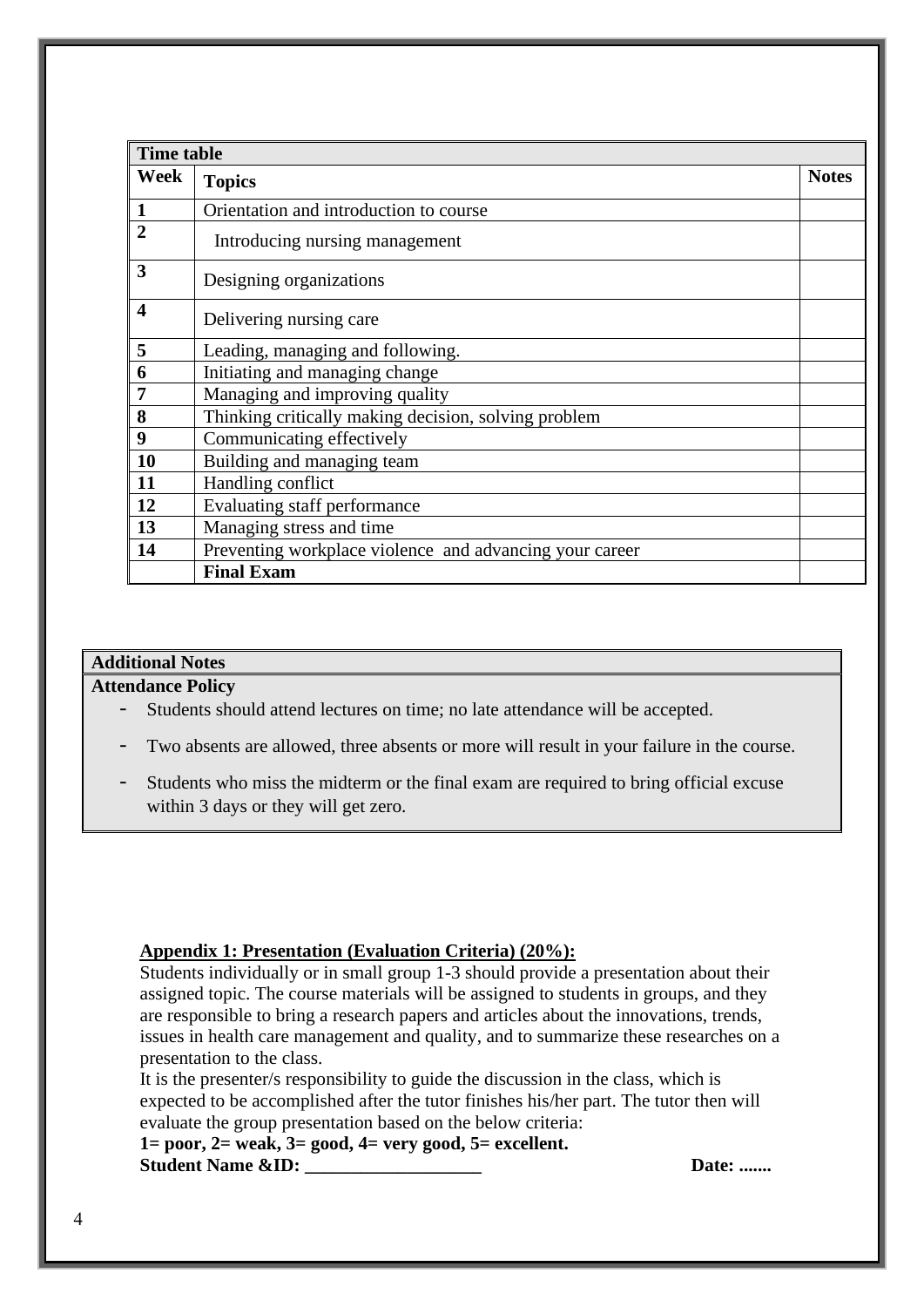**Title : \_\_\_\_\_\_\_\_\_\_\_\_\_\_\_\_\_\_\_\_\_\_\_\_\_ Evaluator Name: …………** 

| No                      | <b>Items</b>                                    | Poor | $\mathbf{2}$<br>Fair | 3<br>Good | $\boldsymbol{\mathcal{A}}$<br><b>Very</b> | 5<br><b>Excellent</b> |
|-------------------------|-------------------------------------------------|------|----------------------|-----------|-------------------------------------------|-----------------------|
|                         |                                                 |      |                      |           | Good                                      |                       |
| $\mathbf{1}$            | The presenter delivered the material in a clear |      |                      |           |                                           |                       |
|                         | and structured manner.                          |      |                      |           |                                           |                       |
| $\overline{2}$          | The presenter was knowledgeable about the       |      |                      |           |                                           |                       |
|                         | topic and any related issues.                   |      |                      |           |                                           |                       |
| $\overline{3}$          | The flow was logical, and the presenter was     |      |                      |           |                                           |                       |
|                         | well organized and prepared.                    |      |                      |           |                                           |                       |
| $\overline{\mathbf{4}}$ | The presenter answered questions effectively.   |      |                      |           |                                           |                       |
| 5                       | The presenter was well organized and            |      |                      |           |                                           |                       |
|                         | prepared.                                       |      |                      |           |                                           |                       |
| 6                       | The presentation was concise and informative.   |      |                      |           |                                           |                       |
| 7                       | The presentation contained practical examples   |      |                      |           |                                           |                       |
|                         | and useful techniques that applied to current   |      |                      |           |                                           |                       |
|                         | work.                                           |      |                      |           |                                           |                       |
| 8                       | The visual aids were effective.                 |      |                      |           |                                           |                       |
| 9                       | Finish on time                                  |      |                      |           |                                           |                       |
| 10                      | Up to date content and research results on the  |      |                      |           |                                           |                       |
|                         | topic are included                              |      |                      |           |                                           |                       |
| <b>Total</b>            |                                                 |      |                      |           |                                           |                       |

#### **Appendix 2: Review Paper (Evaluation Criteria) (20%)**

Each student and individually should write and submit a review paper on a selected

topic within the scope of quality and management care course. You are to locate

research articles on your pre-approved topic. You are to write a 5 – 10-page summary

the general theme(s) of these articles as it pertains to your topic. A reference sheet,

listing the articles should also be included (this does not count toward your page

limit). The typed summary should adhere to APA format. The paper should be handed

to the tutor no more than the  $12<sup>th</sup>$  week of the semester.

#### **Grading of Assignment:**

The following rubric will be used to assess your literature review. To calculate your grade, take your total points earned and divide by 32 (the total points possible), resulting in a percentage. See the syllabus for the corresponding letter grade.